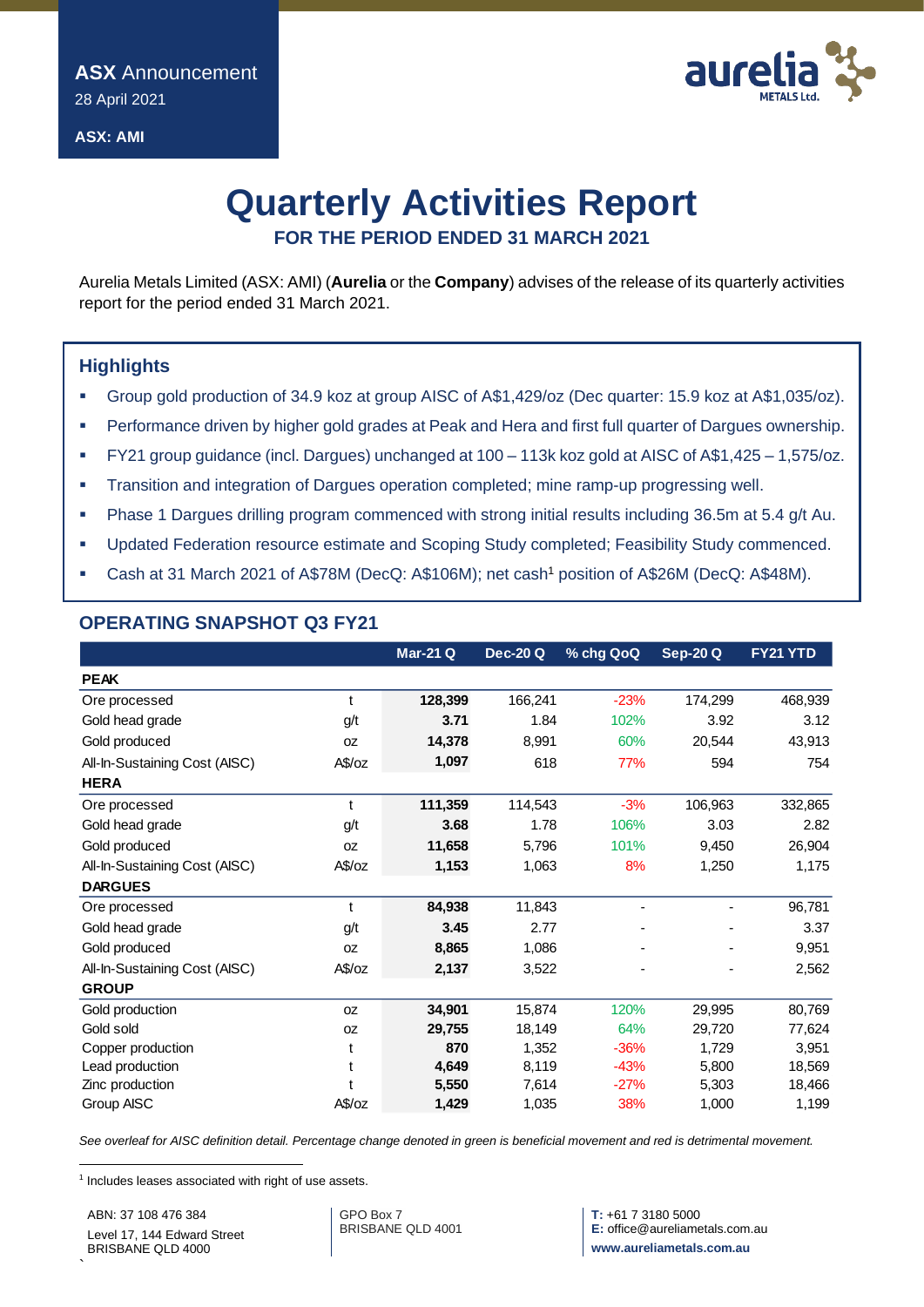

# **Key drivers**

- 12-month moving average group<sup>2</sup> Total Recordable Injury Frequency Rate (TRIFR) decreased during the quarter to 12.7 (Dec quarter: 16.4). On a YTD basis this represents a 42% decrease from the FY2020 TRIFR of 21.9.
- Gold production was higher than the prior quarter due to higher gold grade ores at both Peak and Hera, and the first full quarter of ownership from Dargues.
- Peak ore throughput decreased to 128kt (Dec quarter: 166kt) while Hera ore milled was steady at 111kt (Dec quarter: 114kt).
- Dargues operational ramp-up well advanced with ore production approaching targeted levels; March 2021 quarter was the first full quarter contribution of Dargues ownership by Aurelia.
- Zinc and lead metal output decreased at both Peak and Hera due to lower lead-zinc grade ore sources, and reduced ore supply at Peak. Copper metal output at Peak declined with lower copper head grade and less ore processed.
- Underlying per tonne site operating costs decreased significantly at Hera and Dargues and increased slightly at Peak (due to lower ore throughput).
- Group All-In-Sustaining-Cost (**AISC**) of A\$1,429/oz was higher than the December quarter due to lower by-product credits at Peak/Hera and increased contribution from ramping-up the Dargues operation.
- **Extensive protocols to minimise the risk of potential COVID-19 transmission at Aurelia's work sites and** surrounding communities remain in place and effective.



## *Figure 1: Group gold and base metals production*







<sup>2</sup> Group TRIFR includes Dargues where Aurelia acquired its economic interest on 17 December 2020.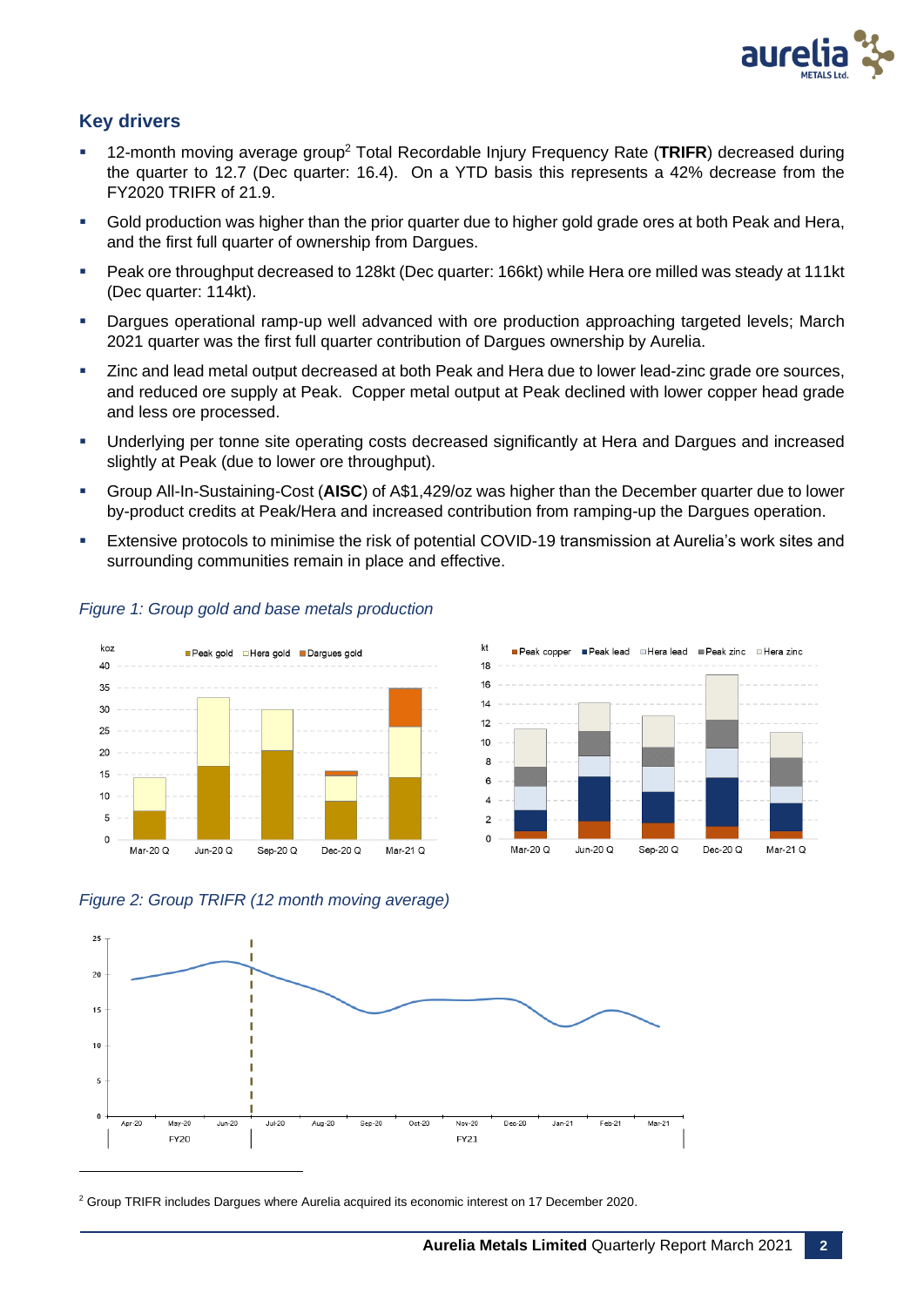

# **Peak Mines, NSW (100%)**

## *Production and costs*

Mined ore tonnes were lower at 134kt due to reduced ore supply during the quarter with labour shortages contributing to the reduction. Gold grades were higher than the prior quarter, and above the Peak mine plan, driven by ore sourced from the higher-grade Perseverance stopes. Conversely, lead and zinc grades were lower than the December quarter. Milled ore tonnes reduced to 128kt and included some drawdown of surface ore stocks.

#### *Table 1: Key Peak operating metrics*

| <b>PEAK</b>                      |           | <b>Mar-21 Q</b> | <b>Dec-20 Q</b> | %chg QoQ | <b>Sep-20 Q</b> | FY21 YTD |
|----------------------------------|-----------|-----------------|-----------------|----------|-----------------|----------|
|                                  |           |                 |                 |          |                 |          |
| <b>MINING AND PROCESSING</b>     |           |                 |                 |          |                 |          |
| Ore mined                        | t         | 134,207         | 156,540         | $-14%$   | 157,184         | 447,930  |
| Ore processed                    | t         | 128,399         | 166.241         | $-23%$   | 174.299         | 468.939  |
| Gold mill grade                  | g/t       | 3.71            | 1.84            | 102%     | 3.92            | 3.12     |
| Copper mill grade                | %         | 0.86%           | 1.02%           | $-15%$   | 1.15%           | 1.02%    |
| Lead mill grade                  | %         | 3.10%           | 4.02%           | $-23%$   | 2.25%           | 3.11%    |
| Zinc mill grade                  | %         | 3.35%           | 3.48%           | $-4%$    | 1.79%           | 2.82%    |
| <b>METAL PRODUCTION</b>          |           |                 |                 |          |                 |          |
| Gold plant recovery              | %         | 93.8%           | 91.6%           | 2%       | 93.6%           | 93.3%    |
| Gold produced                    | 0Z        | 14,378          | 8,991           | 60%      | 20,544          | 43,913   |
| Copper produced                  | t         | 870             | 1,352           | $-36%$   | 1,729           | 3,951    |
| Lead produced                    | t         | 2,871           | 5,044           | $-43%$   | 3,187           | 11,101   |
| Zinc produced                    | t         | 2,936           | 2,951           | $-1%$    | 1,988           | 7,875    |
| <b>AISC</b>                      |           |                 |                 |          |                 |          |
| Gold sold                        | <b>OZ</b> | 13,051          | 11,670          | 12%      | 18,147          | 42,868   |
| Operating costs (incl royalties) | A\$M      | 39.5            | 43.6            | $-9%$    | 27.3            | 110.4    |
| Sustaining capital               | A\$M      | 6.0             | 3.7             | 60%      | 3.6             | 13.3     |
| By-product credits               | A\$M      | (31.1)          | (40.1)          | $-22%$   | (20.2)          | (91.4)   |
| By-product credits               | $A\$ i/oz | (2, 386)        | (3, 438)        | $-31%$   | (1, 112)        | (2, 133) |
| All-In-Sustaining-Cost (AISC)    | $A\$ i/oz | 1,097           | 618             | 77%      | 594             | 754      |

#### **Explanatory notes**

AISC per ounce is the total of site mining, processing, and G&A costs, concentrate transport and refining, third party smelting/refining, royalties, sustaining capital and lease payments, and net inventory adjustments less by-product credit revenues and then divided by gold ounces sold. Group AISC further includes corporate general and administrative expenses. Percentage change denoted in green is beneficial movement and red is detrimental movement.

Gold produced of 14,378 oz was 60% higher than the December quarter primarily due to the higher gold grades. Lead and zinc produced was -43% and -1% lower than the prior quarter, respectively, due to lower grade ore sources. Average milled NSR<sup>3</sup> was higher than the December quarter, due to the higher average gold grade, partly offset by lower lead and zinc grades. This dynamic drove lower base metal by-product credits during the quarter, and along with reduced ore throughput, was a key contributor to the higher AISC at Peak for the quarter (A\$1,097/oz).

A total of 661 m of lateral development was achieved during the quarter (December quarter: 1,100 m). Development advanced 313 m in the high-grade Kairos zone (Dec quarter: 630 m). Challenging ground conditions have necessitated a change of design for emergency egress requiring an additional 180 m

<sup>3</sup> Net Smelter Return ore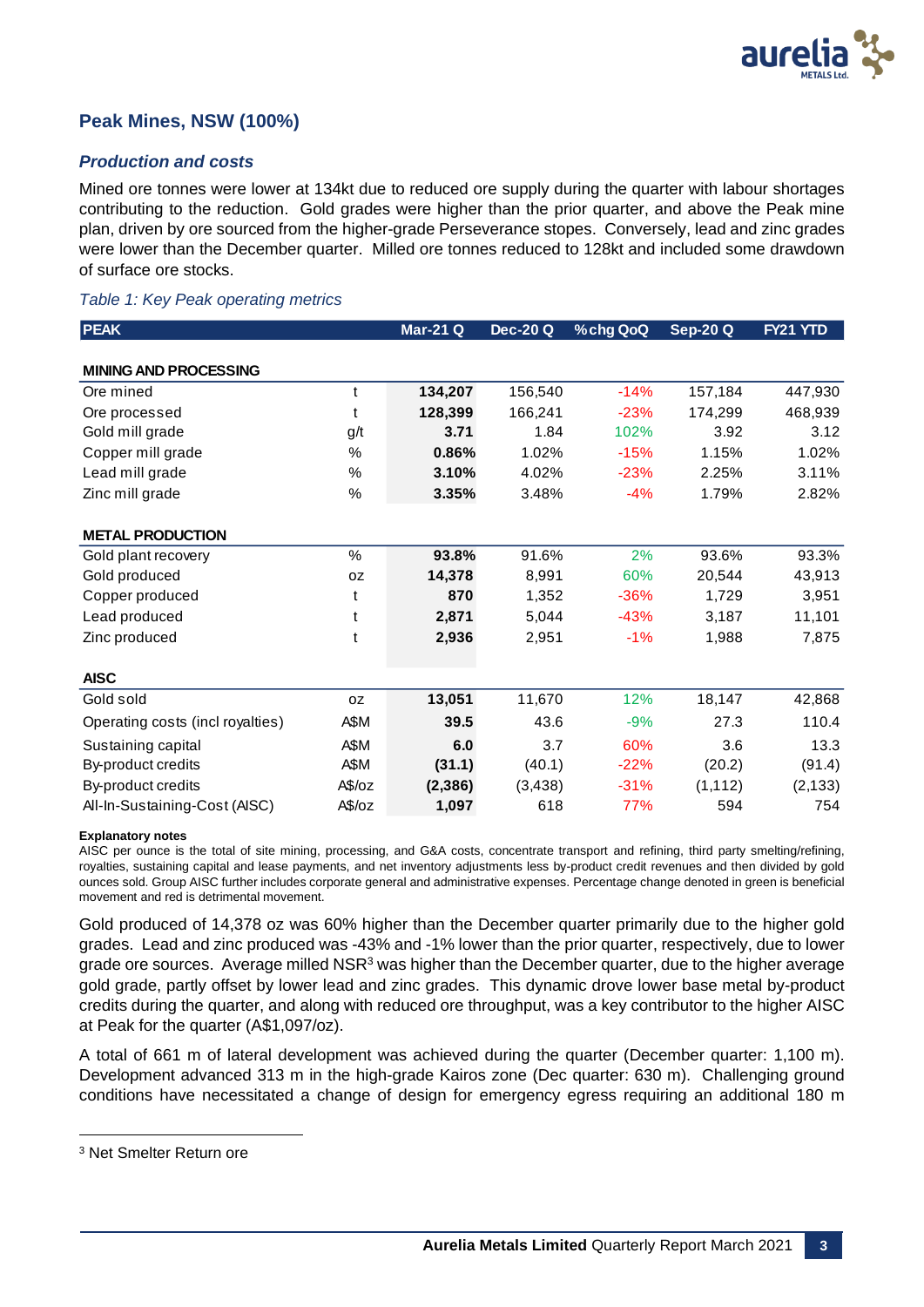

dedicated escapeway to be constructed. As a result, first stope ore from Kairos is now expected late in the June quarter. Peak's gold production guidance for FY21 is unchanged.

*Figure 3: Peak throughput, revenue and underlying costs*



#### **Explanatory notes**

Ore throughput is processed ore and key denominator. NSR is equal to gold ounces sold multiplied by gold price realised (ex-hedging) plus total by-product credit revenues minus royalties, concentrate transport and refining, and third-party smelting/refining. Operating cost includes mining, processing, site admin and net inventory adjustments. Sustaining capital includes sustaining capital and sustaining leases.

Peak's aggregate site operating costs reduced slightly relative to the December quarter (per tonne unit cost was higher due to reduced ore throughput), however sustaining capital increased significantly due to an increase of sustaining capital for the TSF<sup>4</sup> and mill refurbishment as well as the impact of the reduced ore throughput. Lower aggregate operating costs were due to an increase in concentrate inventories in the current quarter and lower realisation costs, which was partly offset by higher mining cost. Mining costs were higher because of a transition from capital to operating development.

The Environmental Impact Statement for the New Cobar Complex (Great Cobar) was placed on exhibition during the quarter. A number of community submissions were received with the Company now preparing a Response to Submissions (RTS) for lodgement with the relevant NSW authorities.

#### *Growth and exploration*

Intensive underground infill drilling has been underway at Kairos since the lower decline access was established in the second half of CY2020. During the March quarter the Company released further exceptional gold and base metals intercepts, the best of which included 13 metres at 50.7g/t Au & 16.0% Pb+Zn (see ASX release 29 March 2021). In the same release Aurelia reported the presence of broad zones of copper mineralisation immediately to the east of the Kairos deposit, with further work planned to evaluate the potential for a potentially mineable copper lens in this position.

Multiple strong copper-gold and lead-zinc-silver intercepts were also reported from drilling at the Great Cobar deposit including 60.5 m at 2.2% Cu & 0.3g/t Au and 9.3 m at 3.5% Cu & 1.9g/t Au.

<sup>4</sup> Tailing Storage Facility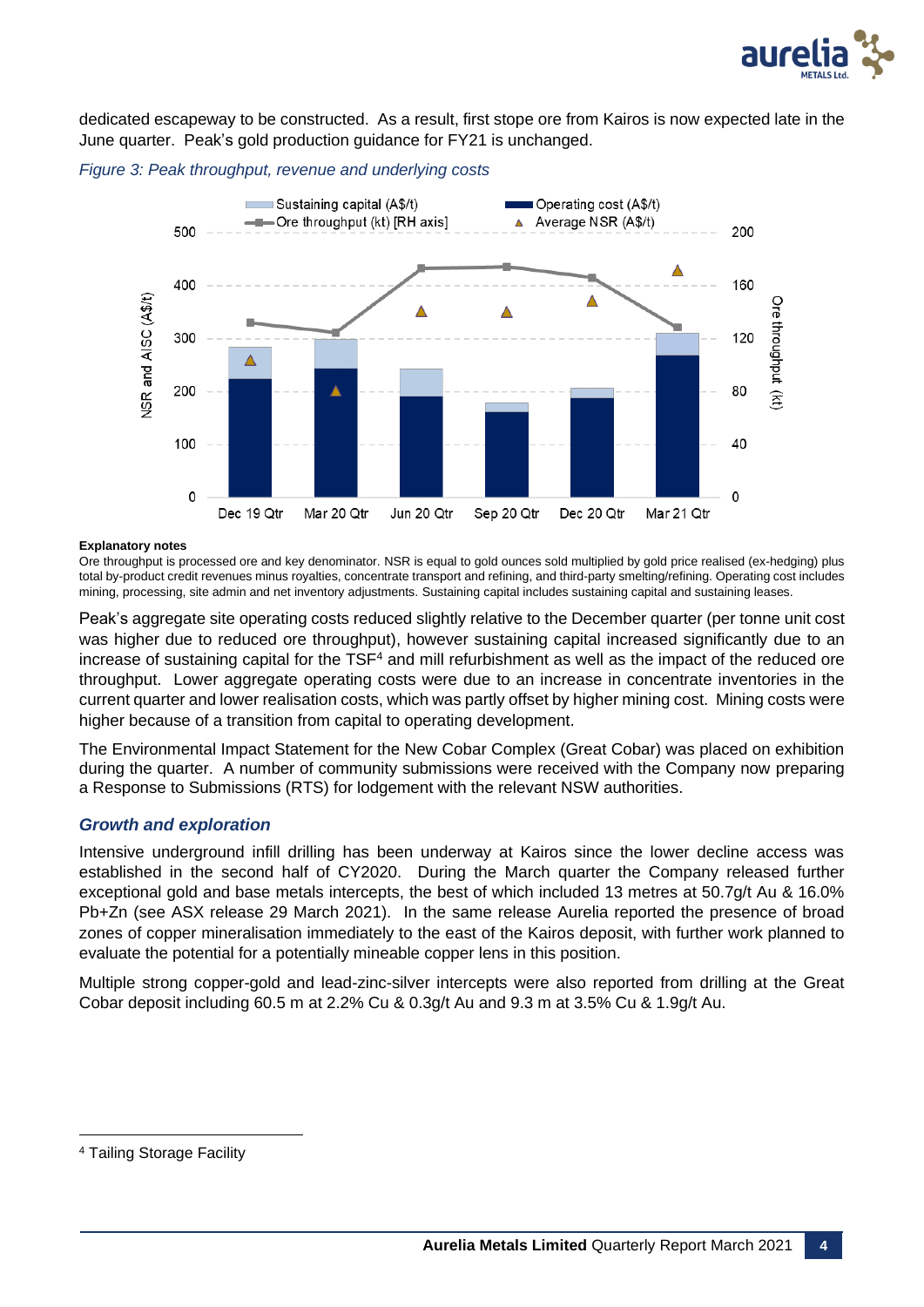

# **Hera Mine, NSW (100%)**

## *Production and costs*

Gold head grade for the March quarter was 106% higher and resulted in gold produced more than doubling to 11,658 oz. Lead and zinc production volumes in the quarter reduced in line with lower base metal head grades mined and milled.

## *Table 2: Key Hera operating metrics*

| <b>HERA</b>                      |               | <b>Mar-21 Q</b> | <b>Dec-20 Q</b> | % chg QoQ | <b>Sep-20 Q</b> | FY21 YTD |
|----------------------------------|---------------|-----------------|-----------------|-----------|-----------------|----------|
|                                  |               |                 |                 |           |                 |          |
| <b>MINING AND PROCESSING</b>     |               |                 |                 |           |                 |          |
| Ore mined                        | t             | 106,167         | 110,218         | $-4%$     | 105,882         | 322,268  |
| Ore processed                    | t             | 111,359         | 114,543         | $-3%$     | 106,963         | 332,865  |
| Gold mill grade                  | g/t           | 3.68            | 1.78            | 106%      | 3.03            | 2.82     |
| Lead mill grade                  | $\%$          | 1.74%           | 2.86%           | $-39%$    | 2.68%           | 2.43%    |
| Zinc mill grade                  | $\%$          | 2.52%           | 4.27%           | $-41%$    | 3.42%           | 3.41%    |
|                                  |               |                 |                 |           |                 |          |
| <b>METAL PRODUCTION</b>          |               |                 |                 |           |                 |          |
| Gold plant recovery              | $\frac{0}{0}$ | 88.5%           | 88.4%           | $0\%$     | 90.7%           | 89.1%    |
| Gold produced                    | 0Z            | 11,658          | 5,796           | 101%      | 9,450           | 26,904   |
| Lead produced                    | t             | 1,778           | 3,076           | $-42%$    | 2,613           | 7,467    |
| Zinc produced                    | t             | 2,614           | 4,662           | $-44%$    | 3,315           | 10,591   |
| <b>AISC</b>                      |               |                 |                 |           |                 |          |
| Gold sold                        | <b>OZ</b>     | 10,263          | 5,789           | 77%       | 11,573          | 27,625   |
| Operating costs (incl royalties) | A\$M          | 17.5            | 27.4            | $-36%$    | 27.0            | 71.9     |
| Sustaining capital               | A\$M          | 3.3             | 3.2             | 4%        | 2.7             | 9.2      |
| By-product credits               | A\$M          | (8.9)           | (24.5)          | $-64%$    | (15.2)          | (48.6)   |
| By-product credits               | A\$/oz        | (869)           | (4,226)         | $-79%$    | (1, 314)        | (1,759)  |
| All-In-Sustaining-Cost (AISC)    | A\$/oz        | 1,153           | 1,063           | 8%        | 1,250           | 1,175    |

#### **Explanatory notes**

AISC per ounce is the total of site mining, processing, and G&A costs, concentrate transport and refining, third party smelting/refining, royalties, sustaining capital and lease payments, and net inventory adjustments less by-product credit revenues and then divided by gold ounces sold. Group AISC further includes corporate general and administrative expenses. Percentage change denoted in green is beneficial movement and red is detrimental movement.

Underlying per tonne site operating costs and sustaining capital expenditure remained steady quarter on quarter.

Aggregate by-product credits were 64% lower with only one concentrate shipment made during the quarter (two planned for the June quarter). Along with considerably higher gold sales relative to the prior quarter, the net result was a AISC increase of only 8% to A\$1,153/oz (despite the single base metals concentrate shipment).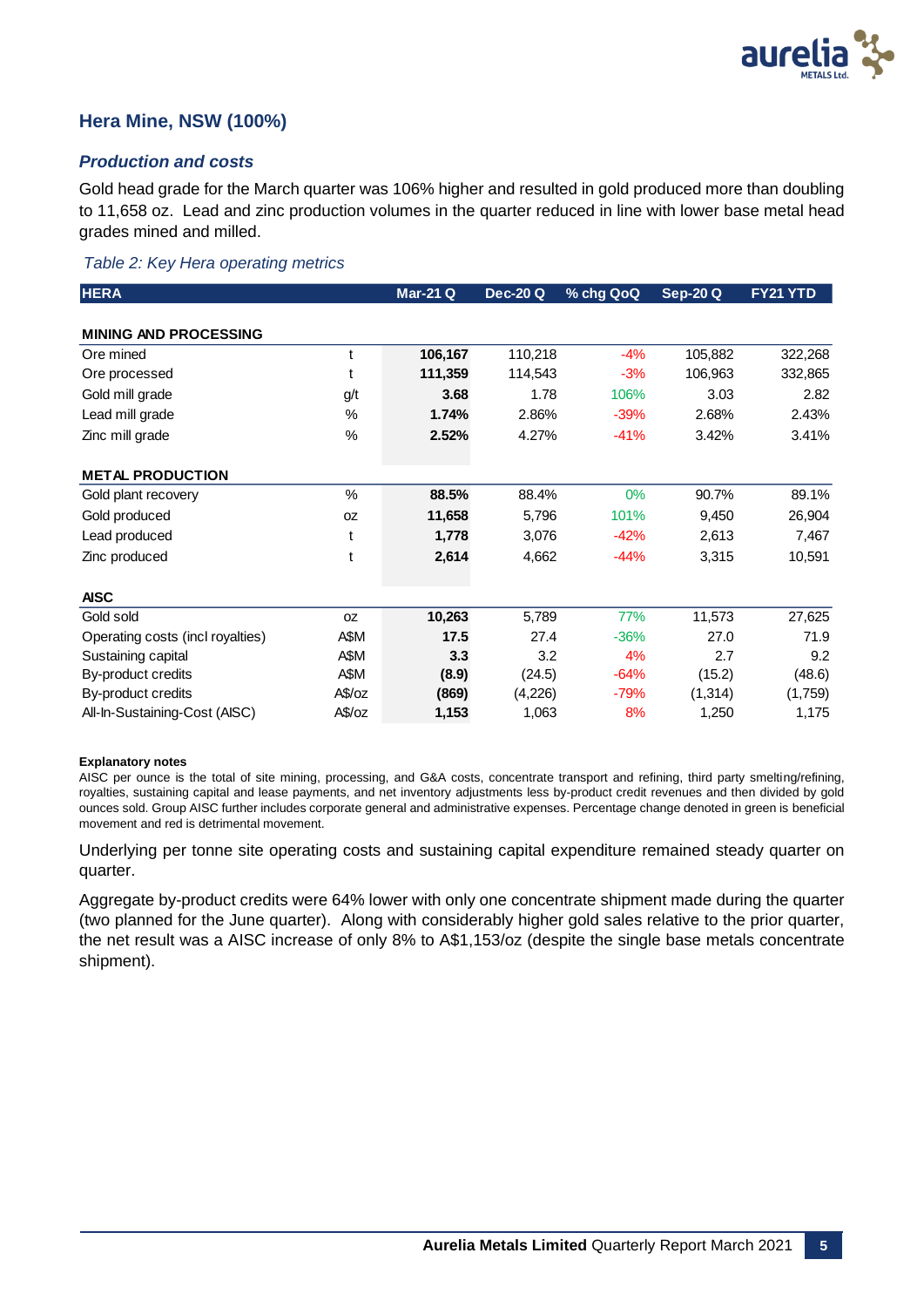

#### *Figure 4: Hera throughput, revenue and underlying costs*



## *Growth and exploration*

During the quarter an updated Mineral Resource Estimate (MRE) for Federation was reported, totalling **3.5Mt at 5.5% Pb, 9.8% Zn, 1.4g/t Au, 7g/t Ag & 0.3% Cu**. This included a significant increase in material reported in the Indicated category to **1.1Mt at 6.1% Pb, 10.7% Zn, 3.6g/t Au, 8g/t Ag & 0.4% Cu** (see ASX release 23 February 2021). The Company also released additional drilling intercepts from the lower central portion of the Federation deposit that support the presence of a second steeply plunging high grade mineralised corridor, including 16 m at 25.8% Pb+Zn & 2.8g/t Au (see ASX release 29 March 2021).

The Federation Scoping Study was completed during the quarter. The Scoping Study was informed by geological data available as of October 2020 and assessed multiple project configurations and production rates. All assessed throughput alternatives delivered positive outcomes. The Scoping Study identified longhole stoping as the preferred mining method and a preferred processing flowsheet having a gravity gold circuit and sequential copper, lead and zinc flotation. The plant configuration is expected to require an increased throughput for the existing Hera plant or a substantially new plant with higher capacity. The Aurelia Board has approved commencement of a Feasibility Study (**FS**), which is expected to be completed by mid-2022.

A Development Application was submitted to Cobar Shire Council for the proposed expansion of the Hera Village to accommodate the expected workforce for the Federation Project's enabling works.

The Company submitted the Federation Review of Environmental Factors (REF) for a proposed exploration decline to the relevant NSW authorities. The REF is a prerequisite for site enabling works and is expected to be determined during the June quarter.

The Company continues to progress the EIS for the proposed Federation development. Aurelia hosted a series of interviews and a Community Information Session with local residents. The intent of the interviews and meetings was to provide an update on the Federation Project and collect baseline information for the Social Impact Assessment. The Company also continues to develop various technical assessments (eg groundwater, biodiversity, heritage). Aurelia intends to submit a Scoping Report to the authorities during the June quarter and receive the Secretary's Environmental Assessment Requirements (SEARs) which will inform the EIS.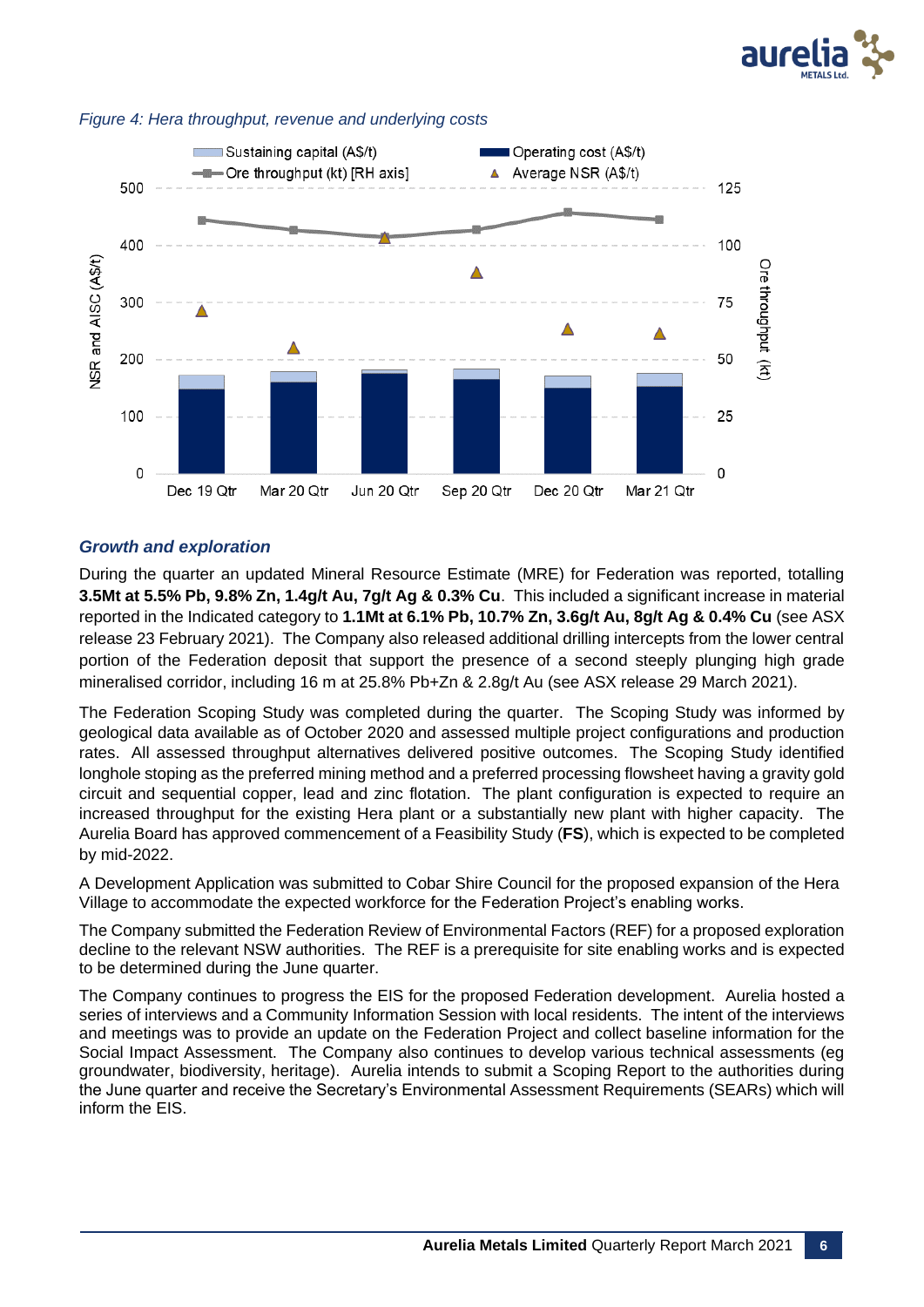

# **Dargues Mine, NSW (100%)**

#### *Transition and integration activities*

The transition and integration of the Dargues operation was completed safely and efficiently during the quarter.

#### *Production and costs*

Ore mined and milled for the quarter was 85kt, with ramp-up now approaching the targeted life-of-mine average level of around 89kt per quarter which approximately equates to 355 ktpa.

Gold production of 8.9 koz for the quarter was lower than expected due to higher dilution and lower head grade from development ore during February. Results from recent underground infill drilling are delivering greater confidence in the gold distribution and grade, allowing this issue to be immediately addressed, while reducing future mine planning risk. The average grade of both development and stoping ore during month March exceeded forecast, with the average monthly mill feed grade being 4.2 g/t Au.

#### *Table 3: Key Dargues operating metrics*

| <b>DARGUES</b>                   |           | <b>Mar-21 Q</b> | <b>Dec-20 Q</b> | % chg QoQ                | <b>Sep-20 Q</b>          | FY21 YTD |
|----------------------------------|-----------|-----------------|-----------------|--------------------------|--------------------------|----------|
| <b>MINING AND PROCESSING</b>     |           |                 |                 |                          |                          |          |
| Ore mined                        | t         | 84,921          | 8,729           |                          |                          | 93,650   |
| Ore processed                    |           | 84,938          | 11,843          |                          | ۰                        | 96,781   |
| Gold mill grade                  | g/t       | 3.45            | 2.77            |                          |                          | 3.37     |
| <b>METAL PRODUCTION</b>          |           |                 |                 |                          |                          |          |
| Gold plant recovery              | $\%$      | 94.1%           | 94.1%           |                          |                          | 94.2%    |
| Gold produced                    | <b>OZ</b> | 8,865           | 1,086           | $\overline{\phantom{0}}$ | $\overline{\phantom{0}}$ | 9,951    |
| <b>AISC</b>                      |           |                 |                 |                          |                          |          |
| Gold sold                        | <b>OZ</b> | 6,441           | 690             |                          |                          | 7,131    |
| Operating costs (incl royalties) | A\$M      | 7.3             | 1.2             |                          |                          | 8.5      |
| Sustaining capital               | A\$M      | 6.5             | 1.2             | $\overline{\phantom{0}}$ | $\overline{\phantom{0}}$ | 9.8      |
| All-In-Sustaining-Cost (AISC)    | $A\$ i/oz | 2,137           | 3,522           |                          |                          | 2,562    |

*Dargues contribution for the December quarter is limited to Aurelia's economic ownership period between 17 December 2020 and 31 December 2020.*

Overall, the ramp-up of the Dargues operation is progressing well. Nameplate mine and mill throughput of approximately 355 ktpa is expected to be reached towards the end of the June 2021 quarter. Ore gold grades are scheduled to continue increasing as the mine develops at depth (with the life of mine average gold grade forecast at 4.9 – 5.5 g/t Au).

While expectations for the June quarter and beyond remain unchanged, the below forecast head grade and gold production for the March quarter means that Dargues is now expected to deliver FY21 attributable gold output slightly below the previous guidance of 20 – 23 koz at an AISC of A\$1,850 – 2,050/oz. This reduction has no impact on Aurelia's FY21 group production guidance (incl. Dargues) of 100 – 113 koz at AISC of  $A$1,425 - 1,575/oz.$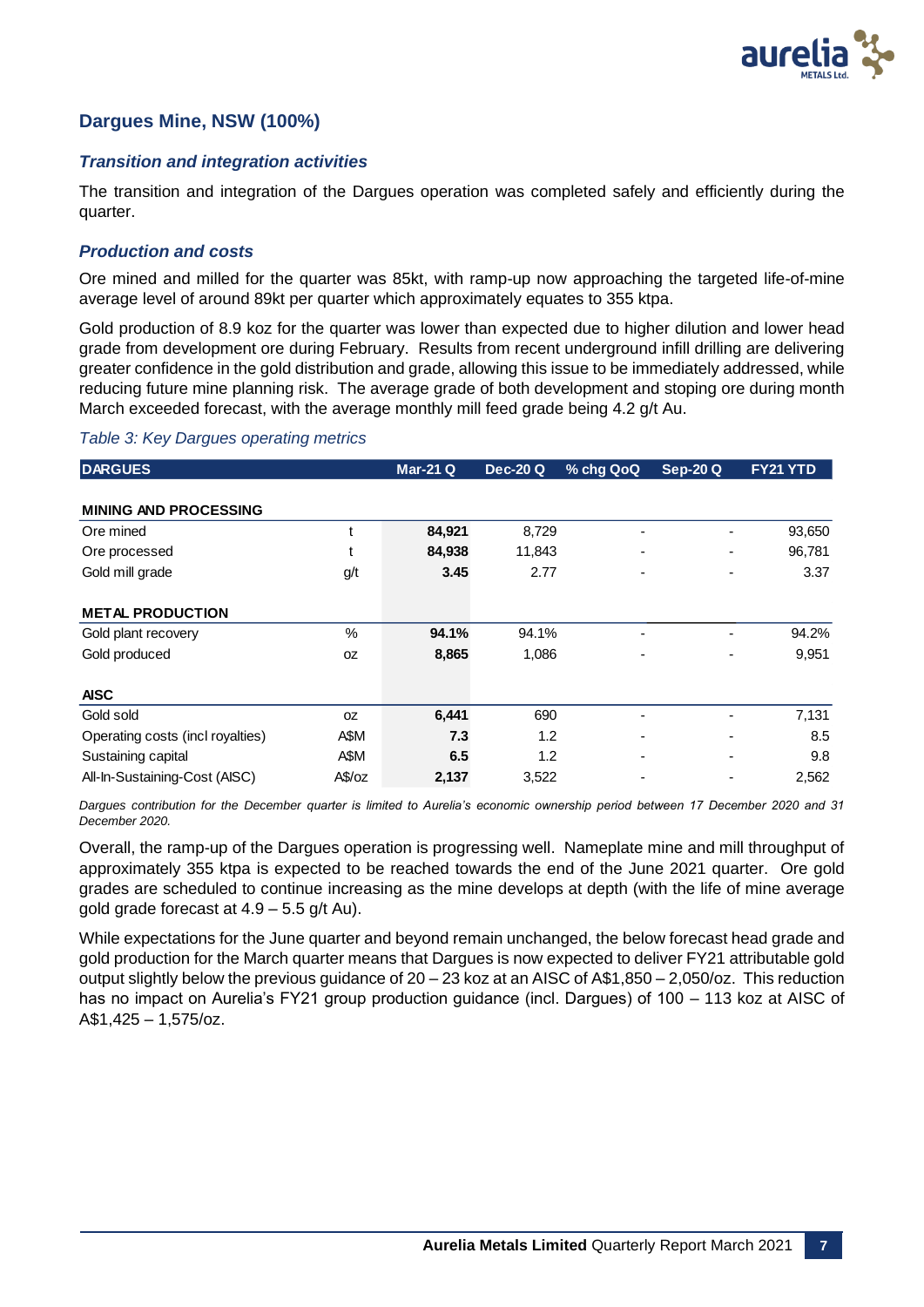

## *Figure 5: Dargues FY21 ore mined and milled gold head grade*



*Ore mined and processed for H1 FY21 is the performance from 1 July 2020 to 31 December 2020, with Aurelia's period of beneficial ownership commencing from 17 December 2020.*

Dargues AISC for the quarter remained well above the forecast life of mine average level due to ongoing underground mining ramp-up and scheduled gold head grade below life of mine forecast levels.

#### *Growth and exploration*

Aurelia has commenced an intensive program of infill and extensional drilling to extend and increase confidence in the Mineral Resource and Ore Reserve Estimates at the Dargues Mine. Initial results from this program were released to the market in March, with standout intercepts including 36.5 m at 5.4g/t Au, 14.3 m at 8.8g/t Au, 26.3 m at 4.8g/t Au and 15.5 m at 7.8g/t Au (see ASX release dated 29 March 2021).

The combined underground and surface drilling programs are ongoing with results to be incorporated into the Company's annual Mineral Resource and Ore Reserve Estimate update in July 2021.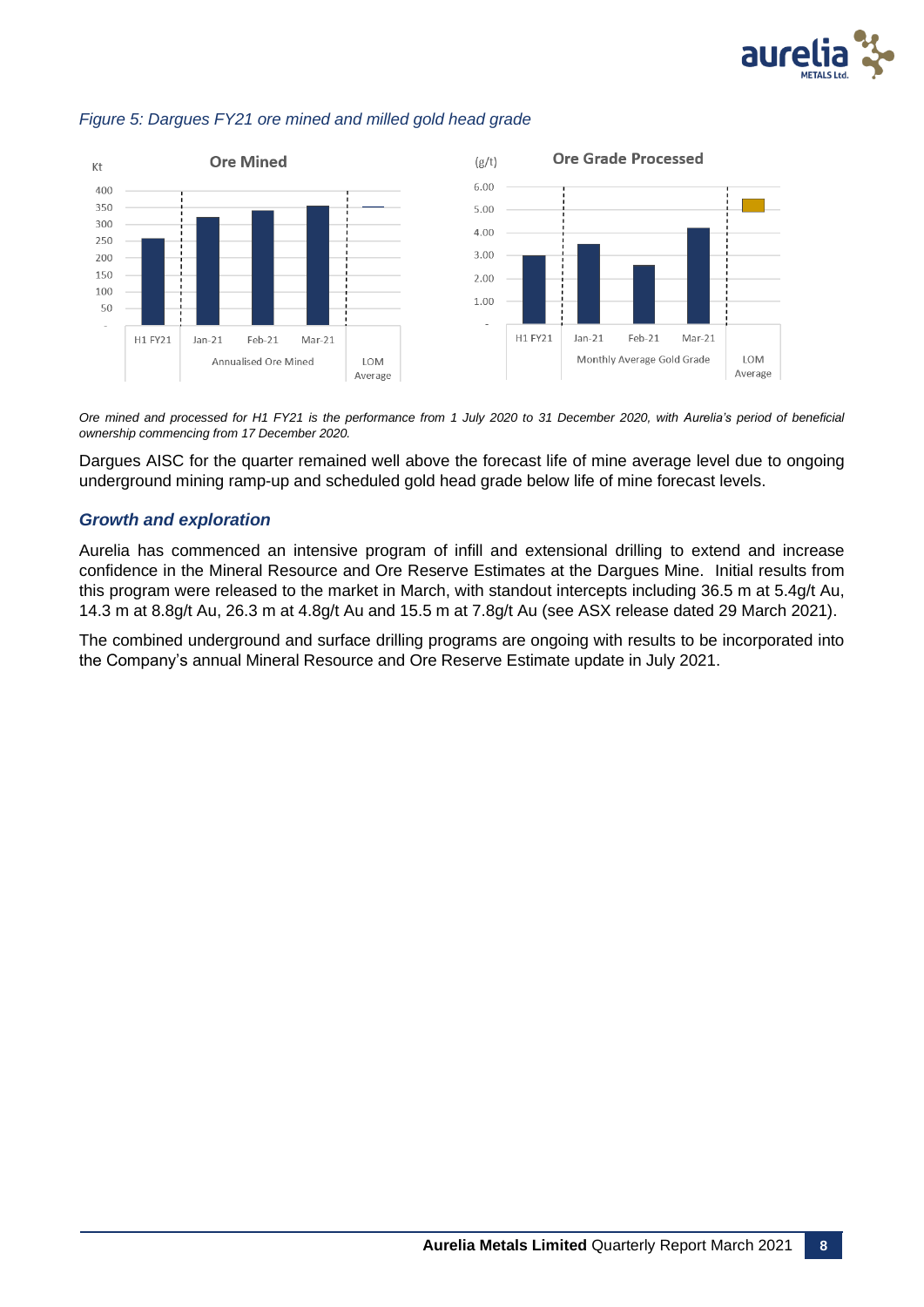

# **Cash flow and hedging**

Group sales revenue for the quarter increased to A\$103.5M (Dec quarter: A\$99.9M), comprised of 69% from sale of precious metals and 31% from copper, lead and zinc sales (Dec quarter: 52% precious metals, 48% base metals).

Realised gold price for the quarter was A\$2,277/oz (Dec quarter: A\$2,566/oz). Realised copper price rose by 21%, realised zinc price rose by 16%, and realised lead price increased 1%, all relative to the prior quarter. These realised base metal prices are inclusive of quotational pricing (QP) adjustments.

At 31 March 2021, Aurelia's gold hedge program had 53 koz at an average forward price of A\$2,437/oz (Dec quarter: 55 koz at A\$2,441/oz).

During the quarter, a repayment of A\$4.1M was made on the A\$45M term loan facility used to partly fund the Dargues acquisition, and a payment of A\$4.3M was made into a restricted cash account to back Aurelia's environmental bonding facility.

#### *Table 4: AISC composition*

| <b>OPERATING COSTS AND AISC</b>    |        | Peak      | <b>Hera</b> | <b>Dargues</b> | <b>Group</b> | Dec 20 Qtr | % chg QoQ |
|------------------------------------|--------|-----------|-------------|----------------|--------------|------------|-----------|
|                                    |        |           |             |                |              |            |           |
| Mining                             | A\$000 | 19,912    | 7,645       | 3,678          | 31,235       | 24,854     | 26%       |
| Processing                         | A\$000 | 10,452    | 7,505       | 2,742          | 20,699       | 18,338     | 13%       |
| Site G&A                           | A\$000 | 3,493     | 1,143       | 1,307          | 5,943        | 4,890      | 22%       |
| Concentrate transport and refining | A\$000 | 2,744     | 1,419       | 415            | 4,578        | 4,138      | 11%       |
| Net inventory adjustments          | A\$000 | (828)     | (3,964)     | (2,396)        | (7, 188)     | 5,486      | $-231%$   |
| Royalties                          | A\$000 | 1,790     | 1,563       | 1,240          | 4,593        | 3,114      | 47%       |
| Third party smelting / refining    | A\$000 | 1,928     | 2,146       | 303            | 4,377        | 11,449     | $-62%$    |
| By-product credits                 | A\$000 | (31, 144) | (8,923)     |                | (40, 067)    | (64, 588)  | $-38%$    |
| Sustaining capital                 | A\$000 | 5,249     | 2,441       | 5,913          | 13,603       | 6,406      | 112%      |
| Sustaining leases                  | A\$000 | 719       | 856         | 559            | 2,134        | 1,711      | 25%       |
| Corporate admin / general          | A\$000 |           |             |                | 2,620        | 2,988      | $-12%$    |
| All-In-Sustaining-Cost (AISC)      | A\$000 | 14,315    | 11,832      | 13,762         | 42,529       | 18,788     | 126%      |
| <b>AISC</b>                        | A\$/oz | 1,097     | 1,153       | 2,137          | 1,429        | 1,035      | 38%       |
| Growth capital                     | A\$000 | 5,242     | 1,891       | 3,395          | 10,528       | 11,851     | $-11%$    |

*Dargues contribution for the Dec quarter is limited to Aurelia's economic ownership period between 17 December and 31 December 2020. Corporate admin / general costs exclude costs associated with the acquisition of Dargues, including due diligence costs, transaction costs, financing costs and equity costs.*

#### **Explanatory notes**

The timing of base metal shipments can create volatility in reported AISC due to the timing of revenue recognition for base metal by-product credits and concentrate inventory movements. Numbers are provisional and subject to change. Percentage change denoted in green is beneficial movement and red is detrimental movement.

Group AISC (pre Dargues contribution) increased to A\$1,234/oz (Dec quarter: A\$939/oz), mainly due to lower by-product credits resulting from lower base metal production (and only one concentrate shipment from Hera during the quarter).

Including the Dargues contribution, the Group AISC increased to A\$1,429/oz (Dec quarter: A\$1,035/oz).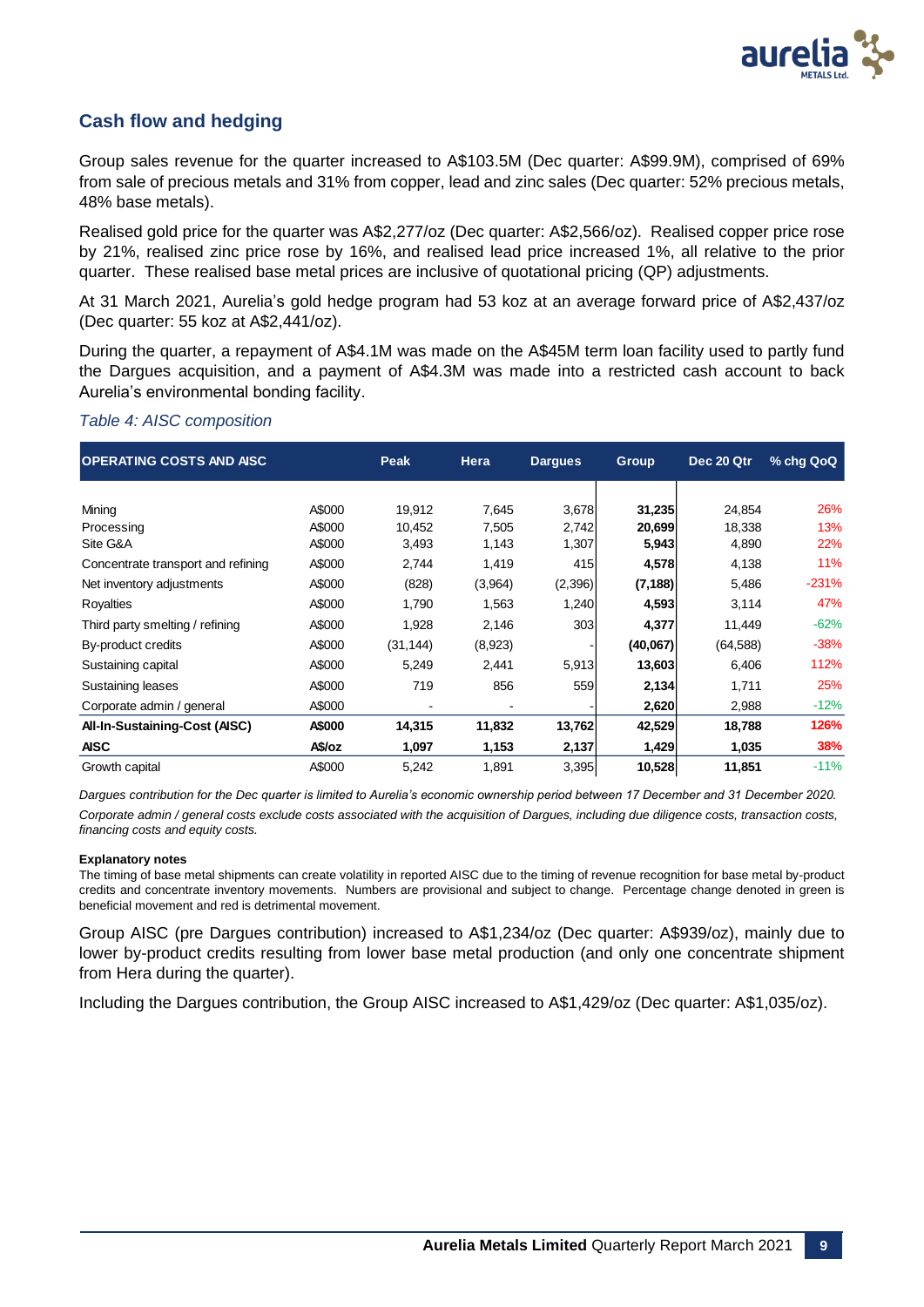

#### *Figure 6: Quarterly cash flow waterfall*



#### **Explanatory notes**

Dargues, Hera and Peak cash flow figures are after sustaining capital expenditure. Total growth capital expenditure of A\$10.5M is represented by the combination of the Kairos development cost (A\$4.4M), Dargues development (A\$2.3M), exploration (A\$3.6M) and studies and environmental approvals costs (A\$0.2M) during the March quarter.

## **Corporate**

FY21 group guidance (incl. Dargues) is maintained at 100 – 113 koz gold at group ASIC of A\$1,425 – A\$1,575/oz.

Net cash<sup>5</sup> at 31 March 2021 was A\$26.3M (31 Dec 2020: A\$48.3M), with a total cash balance of A\$77.6M.

At 31 March 2021, A\$38.2M of the A\$45M term loan facility is drawn, A\$43.3M of the A\$50M bonding facility remains utilised to back existing environmental bonding requirements (with A\$4.3M now held as restricted cash) and a further A\$20M working capital facility is undrawn.

Two new non-executive directors, Ms Helen Gillies and Mr Bob Vassie, were appointed to the Aurelia Board during the quarter.

Aurelia's Non-Executive Chairman, Mr Cobb Johnstone, also retired during the quarter for personal health reasons. Aurelia's incumbent Deputy Chairman, Ms Susie Corlett, was appointed as Interim Non-Executive Chairman. Aurelia has appointed a global search firm to recruit the Company's next permanent Non-Executive Chairman.

<sup>5</sup> Net Cash = Cash on hand A\$77.6M less term debt of A\$38.2M less leases (including right of use leases) of A\$13.1M.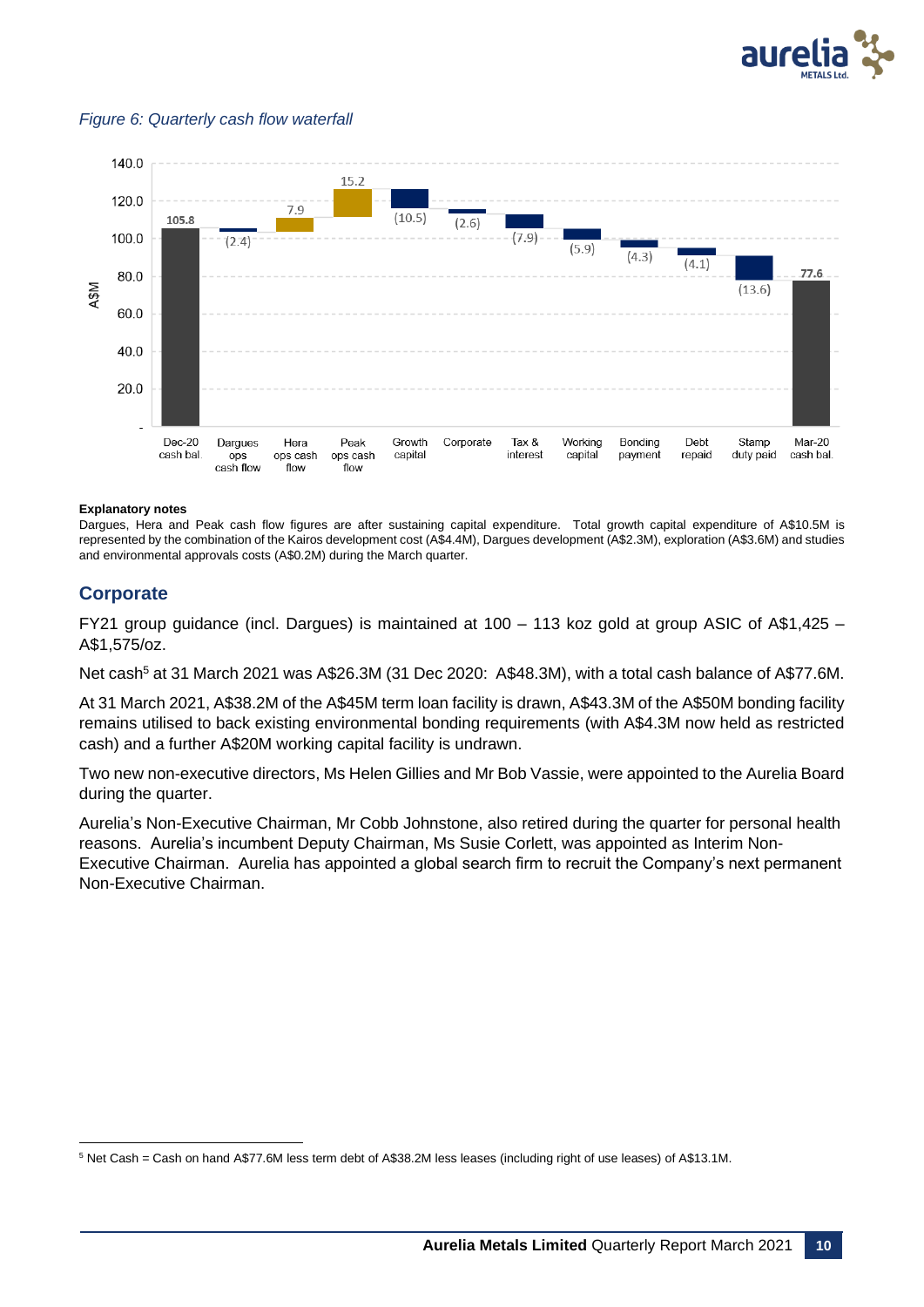

#### **This announcement has been approved for release by the Board of Directors of Aurelia Metals.**

#### **For further information contact:**

**Dan Clifford** Managing Director and CEO Aurelia Metals +61 7 3180 5000

**Media contact** Michael Vaughan Fivemark Partners +61 422 602 72

## **About Aurelia**

Aurelia Metals Limited (ASX: AMI) is an Australian mining and exploration company with a highly strategic landholding and three operating gold mines in New South Wales. The Peak and Hera Mines are located in the Cobar Basin in western NSW, and the Dargues Mine is in south-eastern NSW.

Our vision is to be a mining business recognised for creating exceptional value through our people and a portfolio of gold and base metals assets. At Aurelia, we value Integrity, Certainty, Courage and Performance for the safety and wellbeing of our people, and for the benefit of our shareholders and the communities in which we operate.

In FY20, Aurelia produced 91,672 ounces of gold at a group all-in sustaining cost (AISC) of A\$1,520 per ounce. Both the Peak and Hera cost bases benefit from substantial by-product revenue credits from base metal production (including zinc, lead and copper).

#### **IMPORTANT INFORMATION**

This report includes forward looking statements. Often, but not always, forward looking statements can be identified by the use of forward looking words such as "may", "will", "expect", "intend", "plan", "estimate", "anticipate", "continue", "outlook" and "guidance", or other similar words and may include, without limitation, statements regarding plans, strategies and objectives of the Company, anticipated production or activity commencement dates and expected costs or production outputs. Forward looking statements inherently involve known and unknown risks, uncertainties and other factors that may cause the Company's actual results, performance and achievements to differ materially from any future results, performance or achievements. Relevant factors may include, but are not limited to, changes in commodity prices, foreign exchange fluctuations and general economic conditions, increased costs of production inputs, the speculative nature of exploration and project development, including the risks of obtaining necessary licences and permits, and diminishing quantities or grades of reserves, political and social risks, changes to the regulatory environment, environmental conditions including extreme weather conditions, recruitment and retention of key personnel, industrial relations issues and litigation. Forward looking statements are based on the Company and management's good faith assumptions relating to the financial, market, regulatory and other relevant environments that will exist and affect the Company's business and operations in the future. The Company does not give any assurance that the assumptions on which forward looking statements are based will prove to be correct, or that the Company's business or operations will not be affected in any material manner by these or other factors not foreseen or foreseeable by the Company or management or beyond the Company's control. Although the Company attempts and has attempted to identify factors that would cause actual actions, events or results to differ materially from those disclosed in forward looking statements, there may be other factors that could cause actual results, performance, achievements or events not to be as anticipated, estimated or intended, and many events are beyond the reasonable control of the Company. Accordingly, readers are cautioned not to place undue reliance on forward looking statements. Forward looking statements in these materials speak only at the date of issue. Subject to any continuing obligations under applicable law, including any relevant stock exchange listing rules, in providing this information the Company does not undertake any obligation to publicly update or revise any of the forward looking statements or to advise of any change in events, conditions or circumstances on which any such statement is based.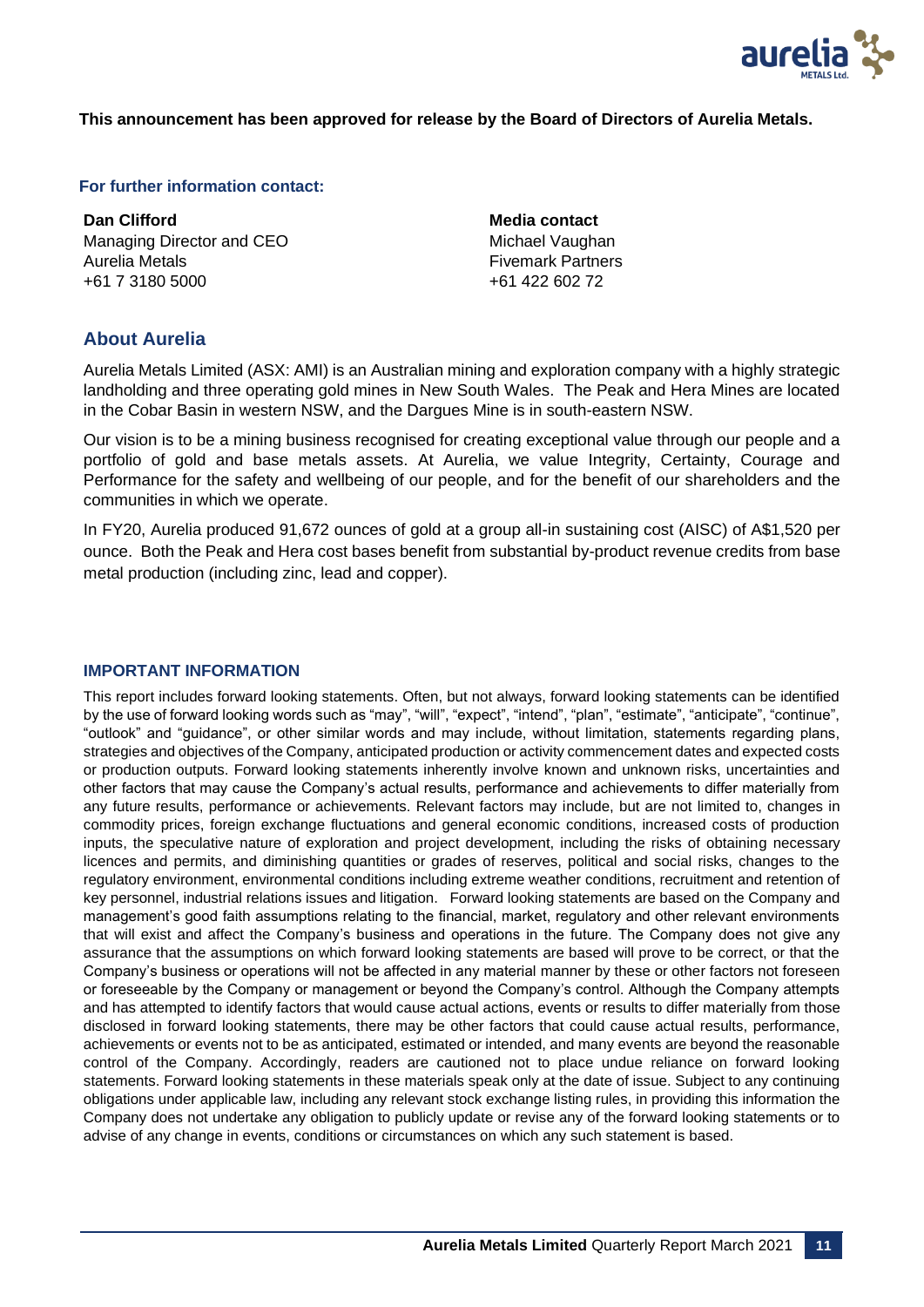

# **APPENDIX 1: DETAILED QUARTERLY PHYSICALS**

| Aurelia Metals - Mar 21 Qtr Summary | <b>Units</b> | <b>Dargues</b>           | Hera    | Peak    | <b>Group</b> |
|-------------------------------------|--------------|--------------------------|---------|---------|--------------|
|                                     |              |                          |         |         |              |
| Ore Mined                           | t            | 84,921                   | 106,167 | 134,207 | 325,295      |
| Mined Grade - Gold                  | g/t          | 3.46                     | 3.76    | 3.59    | 3.61         |
| Mined Grade - Silver                | g/t          |                          | 16.10   | 20.64   | 13.77        |
| Mined Grade - Copper                | $\%$         | 0.00%                    | 0.00%   | 0.89%   | 0.37%        |
| Mined Grade - Lead                  | $\%$         | 0.00%                    | 1.88%   | 2.92%   | 1.82%        |
| Mined Grade - Zinc                  | $\%$         | 0.00%                    | 2.75%   | 3.18%   | 2.21%        |
| Ore Processed                       | $\mathsf{t}$ | 84,938                   | 111,359 | 128,399 | 324,696      |
| Processed Grade - Gold              | g/t          | 3.45                     | 3.68    | 3.71    | 3.63         |
| Processed Grade - Silver            | g/t          |                          | 15.11   | 22.13   | 13.94        |
| Processed Grade - Copper            | %            | 0.00%                    | 0.00%   | 0.86%   | 0.34%        |
| Processed Grade - Lead              | %            | 0.00%                    | 1.74%   | 3.10%   | 1.82%        |
| Processed Grade - Zinc              | $\%$         | 0.00%                    | 2.52%   | 3.35%   | 2.19%        |
| Gold recovery                       | $\%$         | 94.1%                    | 88.5%   | 93.8%   |              |
| Silver recovery                     | $\%$         | 0.0%                     | 93.8%   | 80.7%   |              |
| Copper recovery                     | $\%$         | 0.0%                     | 0.0%    | 93.4%   |              |
| Lead recovery                       | $\%$         | 0.0%                     | 92.0%   | 81.4%   |              |
| Zinc recovery                       | $\%$         | 0.0%                     | 93.3%   | 72.7%   |              |
| <b>Gross Metal Production</b>       |              |                          |         |         |              |
| <b>Gold Production</b>              | OZ           | 8,865                    | 11,658  | 14,378  | 34,901       |
| Silver production                   | 0Z           |                          | 50,708  | 73,717  | 124,425      |
| Copper production                   | t            | $\overline{\phantom{0}}$ |         | 870     | 870          |
| Lead production                     | t            |                          | 1,778   | 2,871   | 4,649        |
| Zinc production                     | t            |                          | 2,614   | 2,936   | 5,550        |
| <b>Payable Metal Production</b>     |              |                          |         |         |              |
| <b>Gold Production</b>              | OZ           | 8,418                    | 11,658  | 13,999  | 34,074       |
| Silver production                   | 0Z           |                          | 28,041  | 50,680  | 78,721       |
| Copper production                   | t            |                          |         | 830     | 830          |
| Lead production                     | t            |                          | 1,552   | 2,727   | 4,279        |
| Zinc production                     | t            |                          | 2,009   | 2,444   | 4,453        |
| <b>Concentrate Production</b>       |              |                          |         |         |              |
| Au Concentrate production           | dmt          | 8,191                    |         |         | 8,191        |
| Cu Concentrate production           | dmt          |                          |         | 4,025   | 4,025        |
| Pb Concentrate production           | dmt          |                          |         | 6,030   | 6,030        |
| Zn Concentrate production           | dmt          |                          |         | 6,194   | 6,194        |
| Bulk Pb/Zn Concentrate production   | dmt          |                          | 7,556   |         | 7,556        |
| <b>Sales</b>                        |              |                          |         |         |              |
| Gold dore & gold in Conc sold       | OZ           | 6,441                    | 10,263  | 13,051  | 29,755       |
| Silver dore & silver in Conc sold   | ΟZ           |                          | 50,177  | 50,231  | 100,408      |
| Payable Copper sold                 | t            |                          |         | 1,420   | 1,420        |
| Payable Lead sold                   | t            |                          | 983     | 2,361   | 3,344        |
| Payable Zinc sold                   | t            |                          | 1,350   | 1,450   | 2,799        |
| <b>Prices</b>                       |              |                          |         |         |              |
| Gold price achieved                 | A\$/oz       | 2,134                    | 2,306   | 2,325   | 2,277        |
| Silver price achieved               | A\$/oz       |                          | 34      | 33      | 33           |
| Copper price achieved               | A\$/t        |                          |         | 11,825  | 11,825       |
| Lead price achieved                 | A\$/t        |                          | 2,549   | 2,651   | 2,621        |
| Zinc price achieved                 | A\$/t        | $\overline{\phantom{a}}$ | 3,499   | 4,448   | 3,990        |